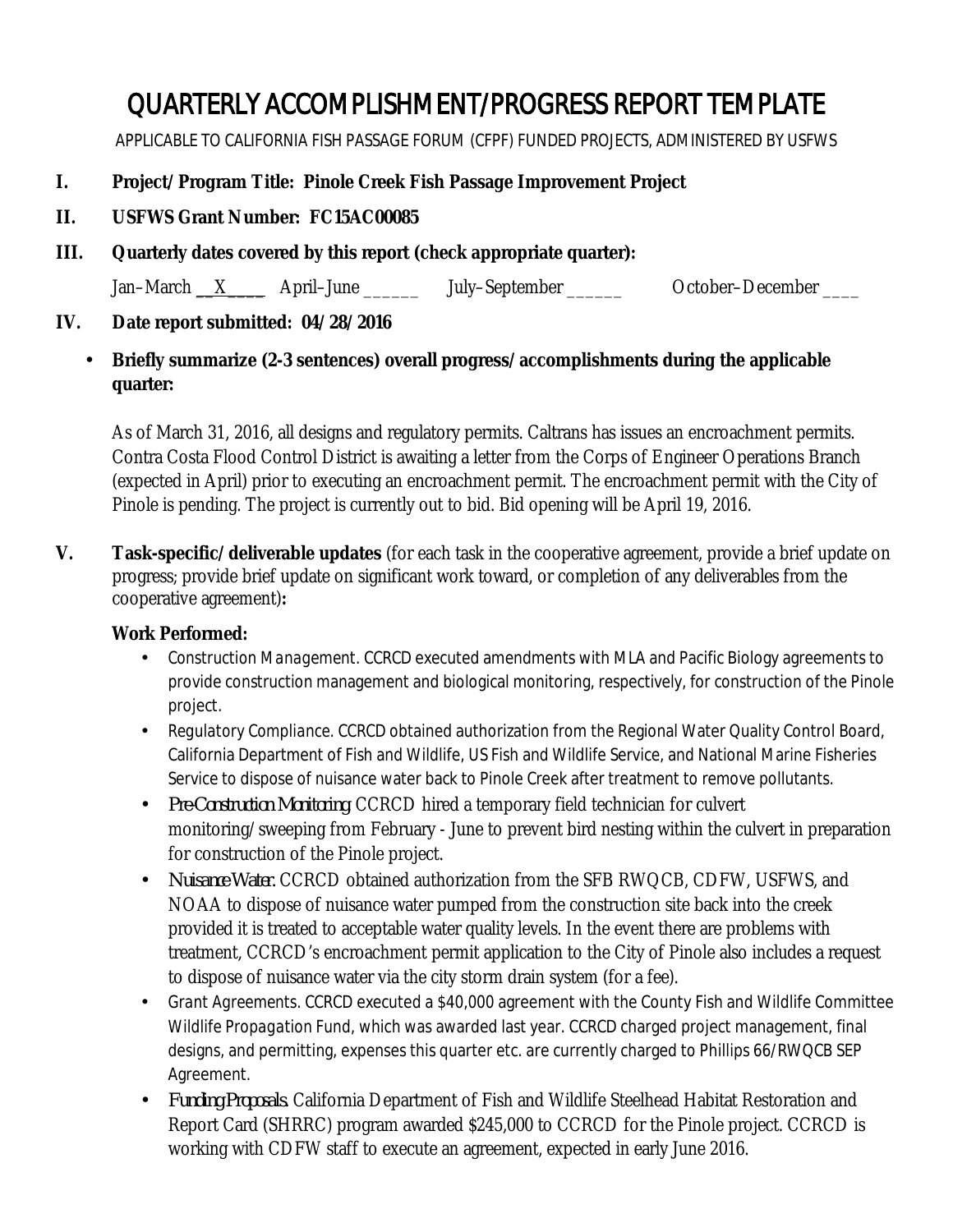- *Bid Solicitation.* Nute Engineering released the Pinole project manual for bidding on March 22. Nine  $\mathbf{r}$ contractors attended the mandatory pre-bid meeting at the project site on April 1. Bid opening is scheduled for April 19 at the office of Nute Engineering in Santa Rosa.
- *Maintenance Agreement - Flood Control District.* Flood Control District is preparing a maintenance letter  $\mathbf{r}^{\prime}$ and Memorandum of Unrecorded Grant Agreement.
- *Maintenance Agreement – Caltrans.* Caltrans executed an Encroachment Permit that authorizes CCRCD ä, to construct the project, and excludes maintenance. CCRCD grant agreements require that the project remain in place for a minimum of 20 years. CCRCD is working with Caltrans to get a letter to affirm its commitment to keep the fish passage improvements in place for that time period.
- *Project Financing.* Ben requested a short-term loan from the County to cover cash flow during project construction. In early April, the County determined that they would only be allowed to make the loan if CCRCD funds were deposited in the County treasury, which is not presently done. Therefore, we will continue to seek financing from other sources.
- *Phillips 66 SEP Agreement.* Upon award of the CDFW grant, CCRCD submitted a request to the RWQCB and Phillips 66 to expand the balance of funding for final project planning in advance of construction in the summer of 2016. However, RWQCB and Phillips 66 deferred action on this request until receipt of contractor bids. Contractor bids expected 04/19/16.
- *Quarterly Report.* CCRCD prepared and submitted a quarterly report to Phillips 66 and CA Fish Passage Forum/USFWS.

## **VI. Any significant developments beyond those reported for specific tasks/deliverables:**

*Cash Flow.* CCRCD is researching private options for securing project financing to provide sufficient cash flow during project construction.

## **VII. Any delays/issues that are impacting or may impact progress of the project:**

CCRCD is working to resolve maintenance and cash flow issues discussed above to avoid delays.

**VIII. Summary of invoices/charges to the agreement** (include amount and date of any invoices submitted for payment under the agreement, that occurred during the quarter. Optionally, include a summary of charges incurred during the quarter that will be invoiced during the next quarter)**:**

CCRCD incurred \$6,916 in expenses in CCRCD incurred January - March 2016, arising from encroachment permitting, bid preparation activities, and pre-construction culvert monitoring (See narrative report above); MLA submitted an invoice in the amount of \$12,183.31. Total expenses for the quarter amount to \$19,100.67.

We anticipate these charges will be covered by a matching grant from the San Francisco Bay Regional Water Quality Control Board (RWQCB) and Phillips 66, however, in the event that those charges are not accepted, we may submit those charges to the California Fish Passage Forum grant agreement at a future date, and offset the costs through the RWQCB/Phillips 66 agreement or another matching grant.

#### **IX. Anticipated work in next quarter:**

CCRCD will finalize the Encroachment Permits with the Flood Control District and City of Pinole. · CCRCD will continue working on the Maintenance Agreements with the Flood Control District and Caltrans.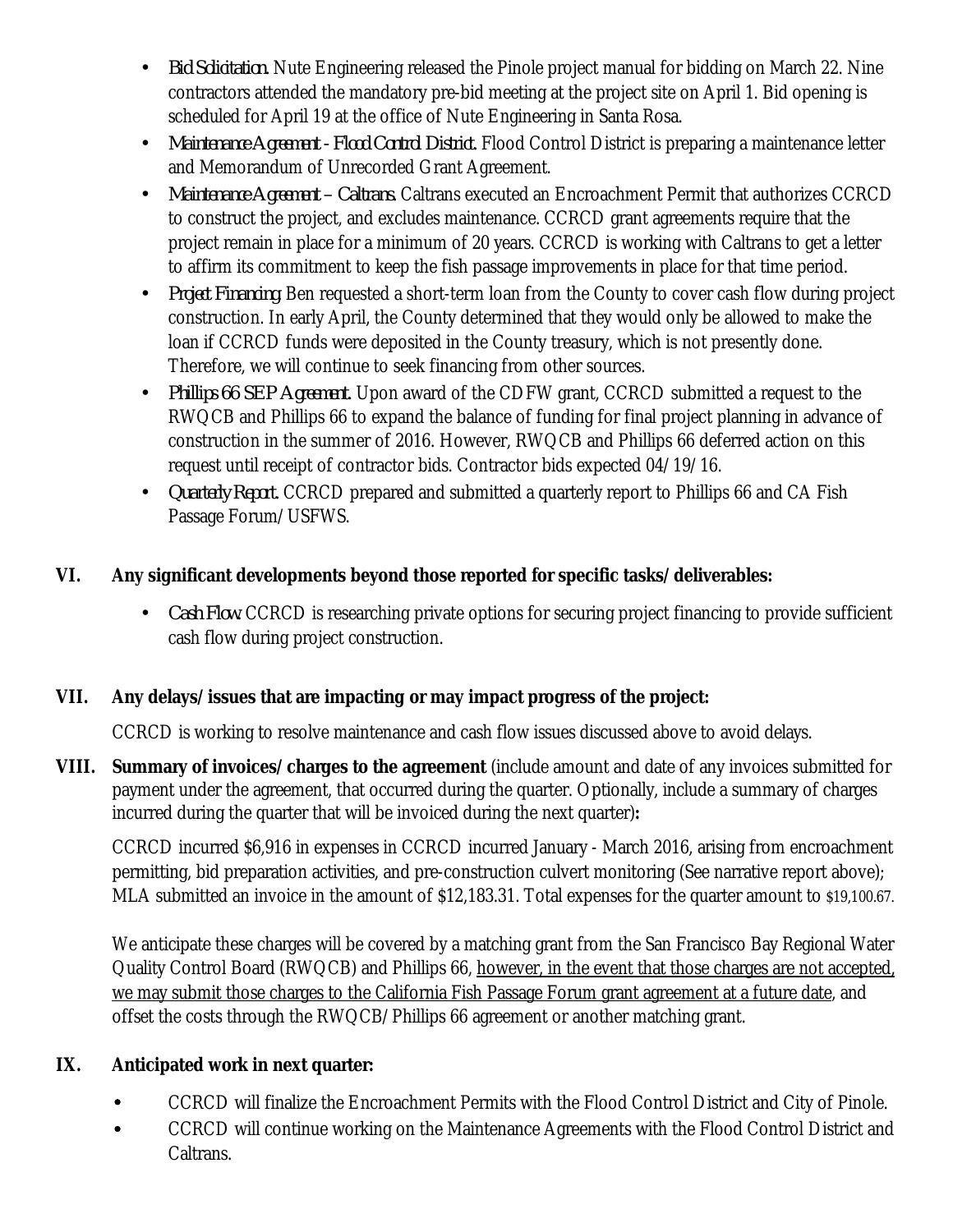- · MLA, Nute, and CCRCD will solicit bids and prepare the construction contract.
- · CCRCD will conduct pre-construction monitoring and sweeping of the culverts to prevent bird nesting impacts.
- · Pacific Biology will initiate regulatory notifications and pre-construction monitoring.
- **X. Additional information** (include pictures, documents, presentations, or similar outputs that were developed during the quarter related to the project and a summary of any outreach activities or significant meetings):

**Submit quarterly reports to Donnie Ratcliff, U.S. Fish and Wildlife Service (Donald\_Racliff@fws.gov) and Lisa DeBruyckere, Coordinator, California Fish Passage Forum (lisad@createstrat.com)**